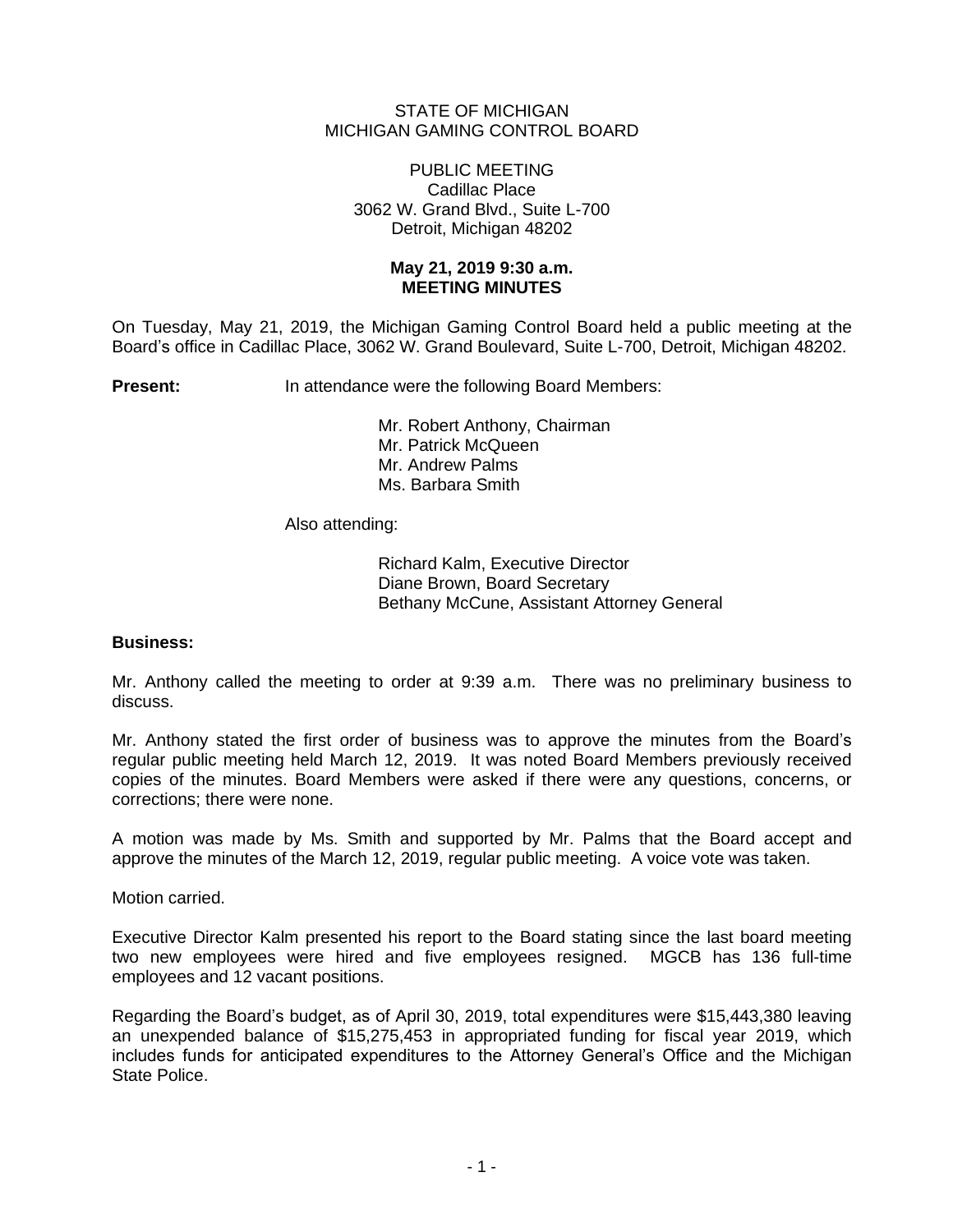For casino operations, Mr. Kalm reported aggregate revenue for the three Detroit casinos for the month ending March 2019 was up 1.3% when compared to March 2018. Revenue was up 22.5% when compared to February 2019. For year-to-date March 31, 2019, the aggregate revenue for the Detroit casinos was up 1.9% compared to last year.

Aggregate revenue for April 2019 was up 0.8% when compared to the same month last year. Revenue was down 10.8% compared to March 2019.

The aggregate revenue for the three months ending April 30, 2019 was up 2.0% when compared to the same three months in 2018. Gaming revenue for the three-month period was MGM \$161.1 million, MotorCity \$131.3 million, and Greektown \$87.7 million. Compared to the same three months last year, revenue for MGM was up 3.8%, MotorCity was down 0.01%, and Greektown was up 1.6%. Gaming taxes for the three-month period were \$30.8 million compared to \$30.2 million last year.

Regarding the citation program instituted for minors on the gaming floor, four citations were issued to Greektown Casino.

Regarding supplier licensing and vendor registration, Mr. Kalm advised the Board that as of May 15, 2019, 578 active vendor exemptions were registered. As of May 15, 2019, 297 casino supplier companies were granted exemption from supplier licensing requirements.

Mr. Kalm reported a total of five active temporary nongaming-related and two active temporary gaming-related supplier licenses in effect. There are 92 annual supplier licenses in effect.

Regarding occupational licensing, Mr. Kalm advised the Board as of May 15, 2019, the Board's Employee Licensing section issued a total of 2,050 occupational licenses to MGM employees; 1,645 occupational licenses to MotorCity employees; and 1,364 occupational licenses to Greektown employees. In addition, 1,496 employees of various licensed casino suppliers have been granted occupational licenses. Currently, there are 118 temporary occupational licenses in effect.

Mr. Kalm advised the Board since the March 2019 public meeting the required background investigations of 245 pending Level 1 and Level 2 occupational licenses have been completed. Prior to the May 21, 2019 meeting Mr. Kalm approved 679 occupational license renewal requests and 71 Level 3 applications on behalf of the Board.

Mr. Kalm also reported Michigan State Police (MSP) Board-related activity and staffing update.

Next, the Board considered for approval, the recommendation of the Executive Director and the Licensing & Investigations Division's Employee Licensing staff regarding the Level 1 and Level 2 occupational license applications.

There being no questions from Board Members, it was moved by Mr. Palms and supported by Mr. McQueen that the Board enter an Order accepting and adopting the recommendations of the Executive Director and the Licensing & Investigations Division for the 245 pending Level 1 and Level 2 occupational license applications. A voice vote was taken.

Motion carried.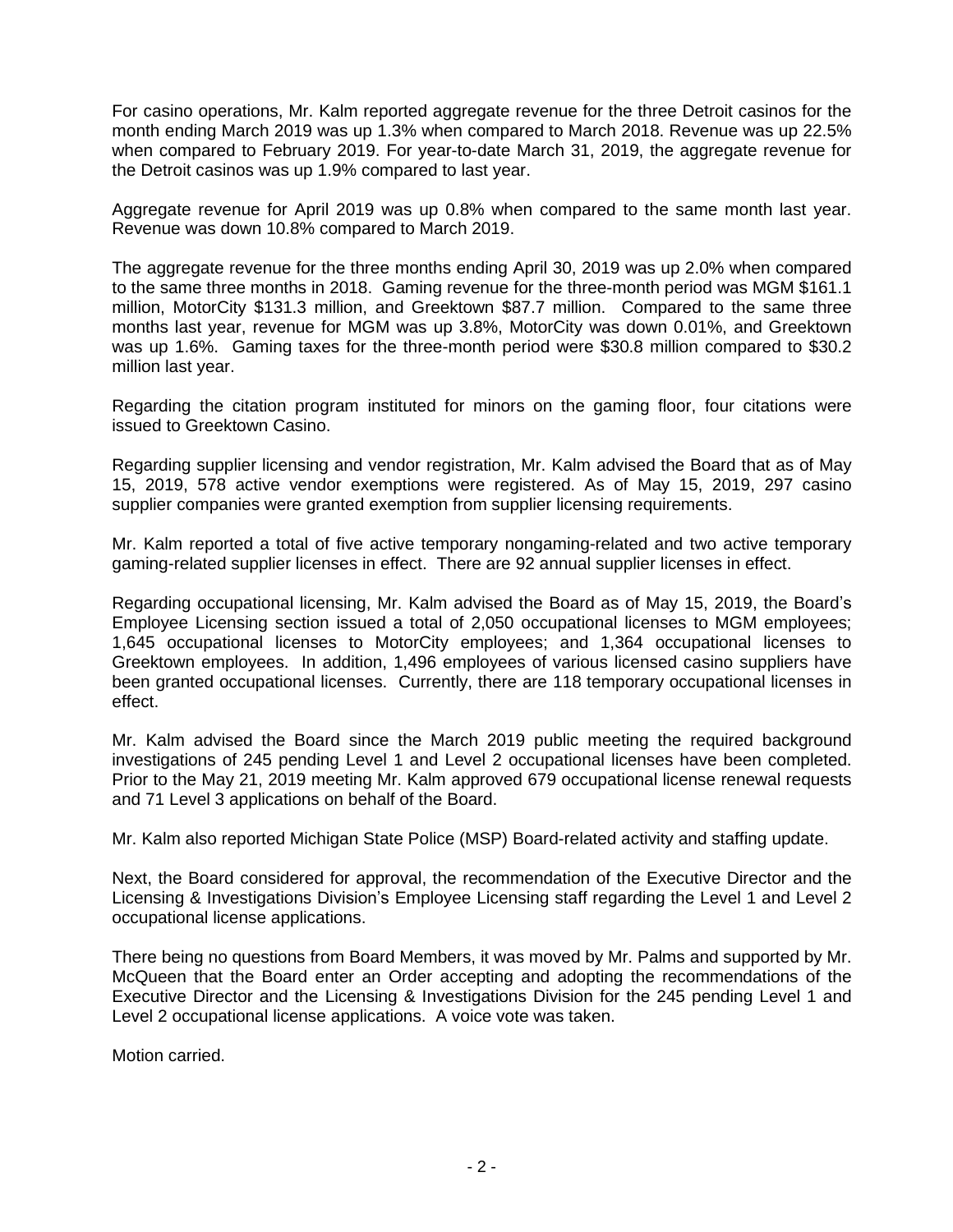The next item of business on the agenda was consideration of the pending supplier licensing applications of Baratta Brothers, Inc. d/b/a Fairway Packing Company; International Precast Solutions, LLC; LoPiccolo Bros. Produce, Inc.; and Reliable Landscaping, Inc.

There being no questions from Board Members, it was moved by Mr. McQueen and supported by Mr. Palms that the Board enter Orders finding the applicants and their qualifiers eligible and suitable for licensing and, accordingly, grant the requests for a one-year period. A voice vote was taken.

### Motion carried.

Next agenda item was consideration of the pending supplier license renewal requests of Allied-Eagle Supply Company, LLC d/b/a Allied Office Specialists; Cadillac Coffee Company; Cadillac Travel, Inc.; Carmela Foods Distributing, Inc.; Gable Signs & Graphics, Inc.; Gold Star Equipment, Inc. d/b/a Gold Star Products; Incredible Technologies, Inc.; International Market Place, Inc. d/b/a Fishbones Rhythm Kitchen Café; KLP Specialty Food, Inc.; Lavdas Enterprises, Inc. d/b/a Lavdas Limousines, Inc.; Masque Publishing, Inc.; Mercury Fulfillment Systems, Inc. d/b/a Mercury Promotions & Fulfillment; MRP Supply, Inc.; Perfect Cleaners of Detroit, Inc.; Renaissance Man Food Services, Inc.; Tier One Marketing, LLC; and Tom Maceri and Son, Inc.

There being no questions from Board Members, Mr. Palms supported the motion put forth by Ms. Smith that the Board enter Orders finding the suppliers and their qualifiers eligible and suitable for license renewal and, accordingly, grant the requests for a one-year period. A voice vote was taken.

## Motion carried.

The next item on the agenda was to consider the Licensing & Investigations Division's recommendation regarding the suitability of New Key Person, Paul Jude Salem, of casino licensee MGM Grand Detroit. There were no questions from Board Members. A motion was made by Mr. Palms and supported by Mr. McQueen that the Board grant the request. A voice vote was taken.

### Motion carried.

The next agenda item was to consider the Casino Audit & Enforcement Division's recommendation regarding the Acknowledgement of Violation of supplier licensee Bally Gaming, Inc. d/b/a Bally Technologies. The violation was for the distribution of unapproved software or associated equipment at MotorCity Casino. There was no discussion or questions regarding the recommendation; therefore, a motion was made by Mr. McQueen and supported by Mr. Palms to approve the violation. A voice vote was taken.

### Motion carried.

The next agenda item was to consider the Licensing & Investigations Division's recommendations regarding the Acknowledgements of Violation of supplier licensees Halifax Security, Inc. d/b/a North American Video and Konami Gaming, Inc. Each of the violations were for a Transfer of Interest without prior Board authorization. There was no discussion or questions regarding the recommendations; therefore, a motion was made by Ms. Smith and supported by Mr. Palms to approve the violations. A voice vote was taken.

Motion carried.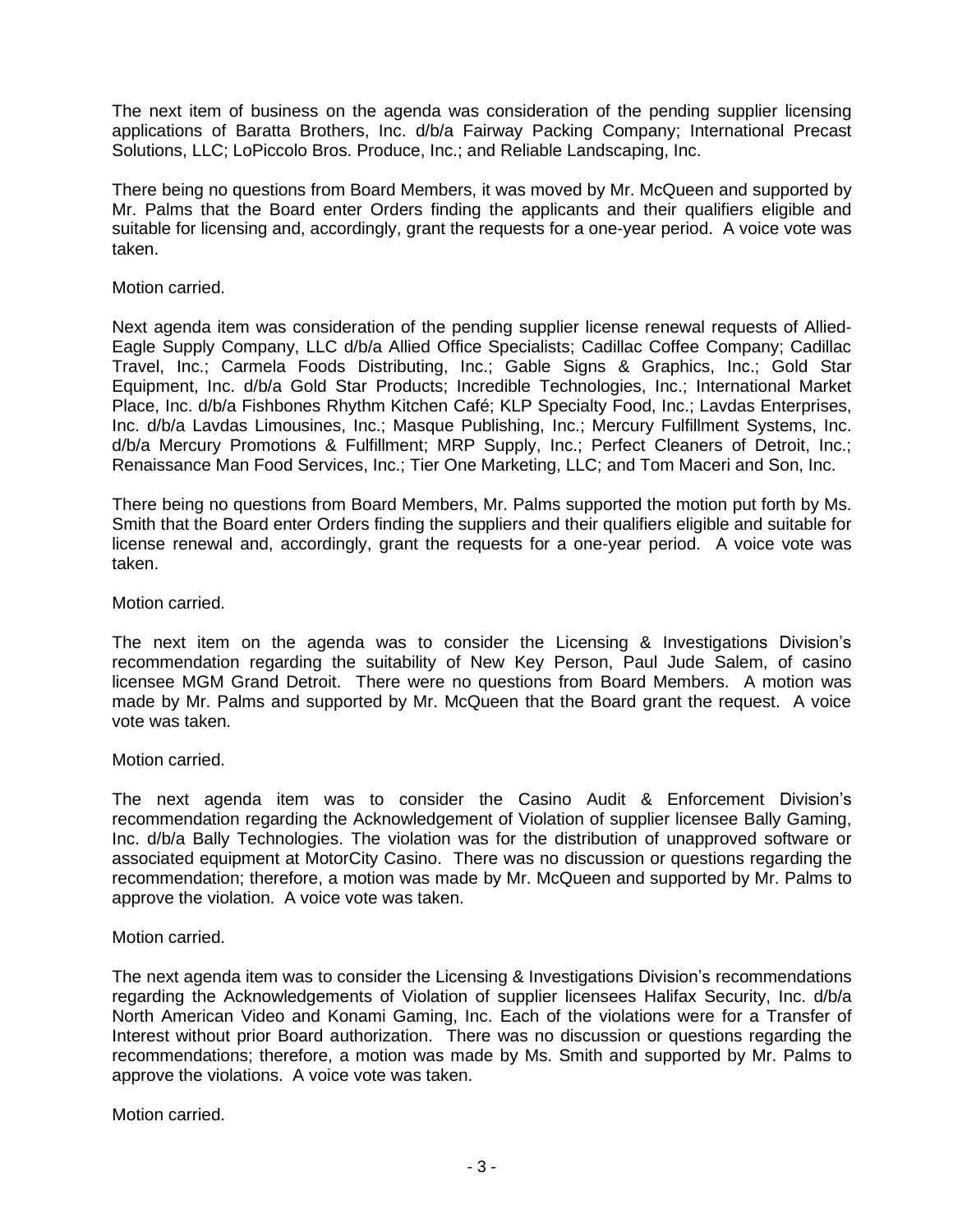Following the Acknowledgement of Violation for Halifax Security, Inc. the Board considered the Licensing & Investigations Division's recommendation regarding approval of its Transfer of Interest. There were no questions from Board Members; therefore, a motion was made by Mr. Palms and supported by Mr. McQueen that the Board approve the transfer. A voice vote was taken.

# Motion carried.

Following the Acknowledgements of Violation of Bally Gaming, Inc. d/b/a Bally Technologies with new Key persons Barry Laine Cottle and Kneeland Conner Youngblood; Halifax Security, Inc. d/b/a North American Video; and Konami Gaming, Inc., the Board considered the renewal of the suppliers' licenses. There was no discussion or questions from Board Members; therefore, a motion was put forth by Mr. McQueen and supported by Ms. Smith to approve the request. A voice vote was taken.

## Motion carried.

The next item on the agenda was to consider the Licensing & Investigations Division's recommendation regarding withdrawal requests of Gaming Partners International USA, Inc. d/b/a GPI USA, and Link Solutions Group, LLC d/b/a Link Solutions. There was no discussion or questions from Board Members, therefore, a motion was made by Ms. Smith and supported by Mr. Palms, that the Board approve the requests. A voice vote was taken.

## Motion carried.

Next agenda item was to consider the Licensing & Investigations Division's recommendations regarding the Administrative Law Judge's Proposals for Decision of occupational licensees Osagie Osazuwa and Dreanna Lively. Assistant Attorney General Bethany McCune summarized the violations for the Board. Mr. Osazuwa and his attorneys Mr. Chadwick and Ms. Mead also addressed the Board. Mr. Osazuwa was found unsuitable for licensure after he was found to have child pornography on his phone and was showing it to a coworker while at work. Mr. Osazuwa requested the Board grant him a new hearing. The Board voted unanimously to deny the request for a rehearing and to accept the Proposal for Decision. Ms. Lively was found unsuitable for licensure due to her arrest for felony larceny which was later plead down to misdemeanor retail fraud. The Board voted to accept the Proposals for Decision.

The Board then considered the Acknowledgements of Violations of occupational licensees Omar Ramouni and Karisha Scott. Mr. Ramouni was given a three-day suspension for failure to report an arrest and Ms. Scott was given a five-day suspension for failure to report a prior criminal assault which was discovered when she was arrested a second time. Neither licensee nor their respective representatives were present. There were no questions from Board Members. A motion to approve was made by Mr. McQueen and supported by Mr. Palms. A voice vote was taken.

# Motion carried.

Next on the agenda was consideration of the Casino Audit & Enforcement Division's recommendations regarding four Acknowledgements of Violation for Greektown Casino. These involved violations of the Gaming Control and Revenue Act regarding disassociated persons. There were no questions from Board Members; therefore, a motion was made by Ms. Smith and supported by Mr. Palms that the Board approve the violations. A voice vote was taken.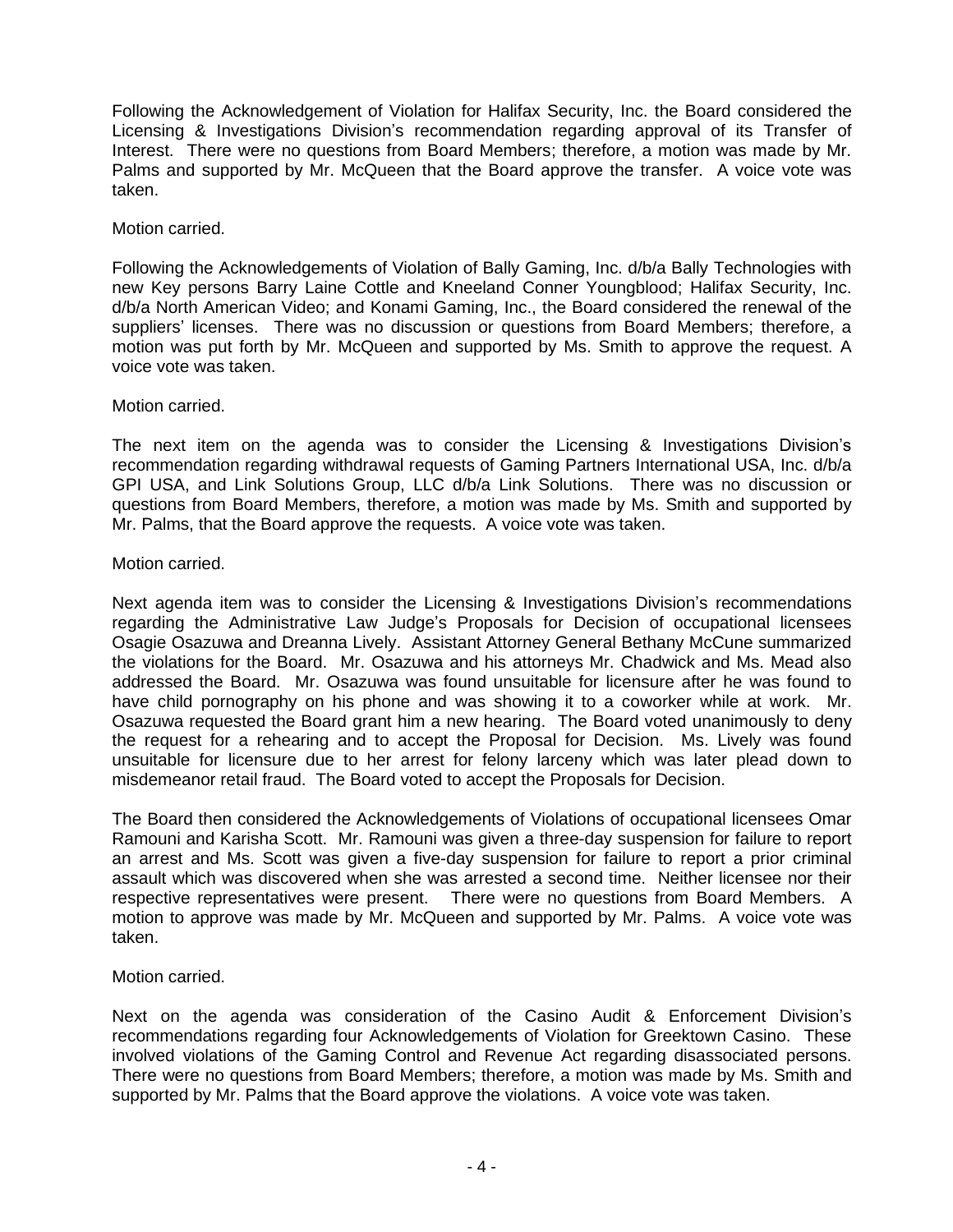## Motion carried.

The next item on the agenda was regarding the Transfer of Interest and suitability of New Key Persons, Penn Tenant III, LLC; Penn National Gaming, Inc.; Timothy Joseph Wilmott; Jay Anthony Snowden; William Joseph Fair; Rafael Ramon Verde; Peter Michael Carlino; David Alan Handler; John Michael Jacquemin; Barbara Jane Schattuck-Kohn; Ronald James Napes; Saul V. Reibstein; Jane Antoinette Scaccetti; and John Phillip Drake, of Greektown Casino, LLC as well as the pending gaming supplier license recommendation and request of Greektown Propco LLC. Mr. Anthony invited representatives of Penn National to address the Board. Mr. Timothy Wilmott, CEO of Penn National, summarized the transaction and provided a brief background of Penn National. Mr. John Payne, President of VICI Properties, then addressed the Board and provided them with a brief summary of the company. There were no questions from the Board. Mr. Anthony then asked for a motion which was put forth by Mr. Palms and supported by Ms. Smith. A voice vote was taken.

## Motion carried.

Mr. Anthony moved on to the "Other Business" portion of the agenda where he introduced a Resolution naming a Delegate to carry out the duties and responsibilities delegated by the Board to the Executive Director. Mr. Kalm's term is scheduled to end on June 3, 2019, but there has been no indication from the Governor's office as to a replacement or his reappointment. Until such time as Mr. Kalm is held-over, reappointed, or a new Executive Director is appointed, Resolution 2019-01 delegates such duties to Deputy Director Henry L. Williams. A motion was made by Mr. McQueen and supported by Mr. Palms to adopt Resolution 2019-01. A voice vote was taken.

### Motion carried.

For the public portion of the meeting Ms. Tiffany Olgetree, whose occupational license expired between the time a disciplinary compliance conference was held and the May Board meeting, addressed the Board. Ms. Ogletree does not currently have a job at one of the Detroit casinos. Ms. Ogletree was informed if she were to secure a job at one of the casinos then she could reapply for a new license.

Four members of casino workers union Unite Here Local 24, spoke to the Board regarding their concerns about recent changes in the ownership and board of MGM Resorts. They are concerned about job security.

Mr. Anthony then announced the Board's next regular public meeting would be held Tuesday, July 16, 2019, at 9:30 a.m.

A motion to go into closed session was made by Ms. Smith and supported by Mr. Palms. A roll call vote was taken.

### Motion carried.

Following the closed session, the Board resumed the public meeting for the purpose of approving the March 12, 2019 closed session minutes.

Mr. McQueen put forth the motion for approval which was supported by Ms. Smith. A voice vote was taken.